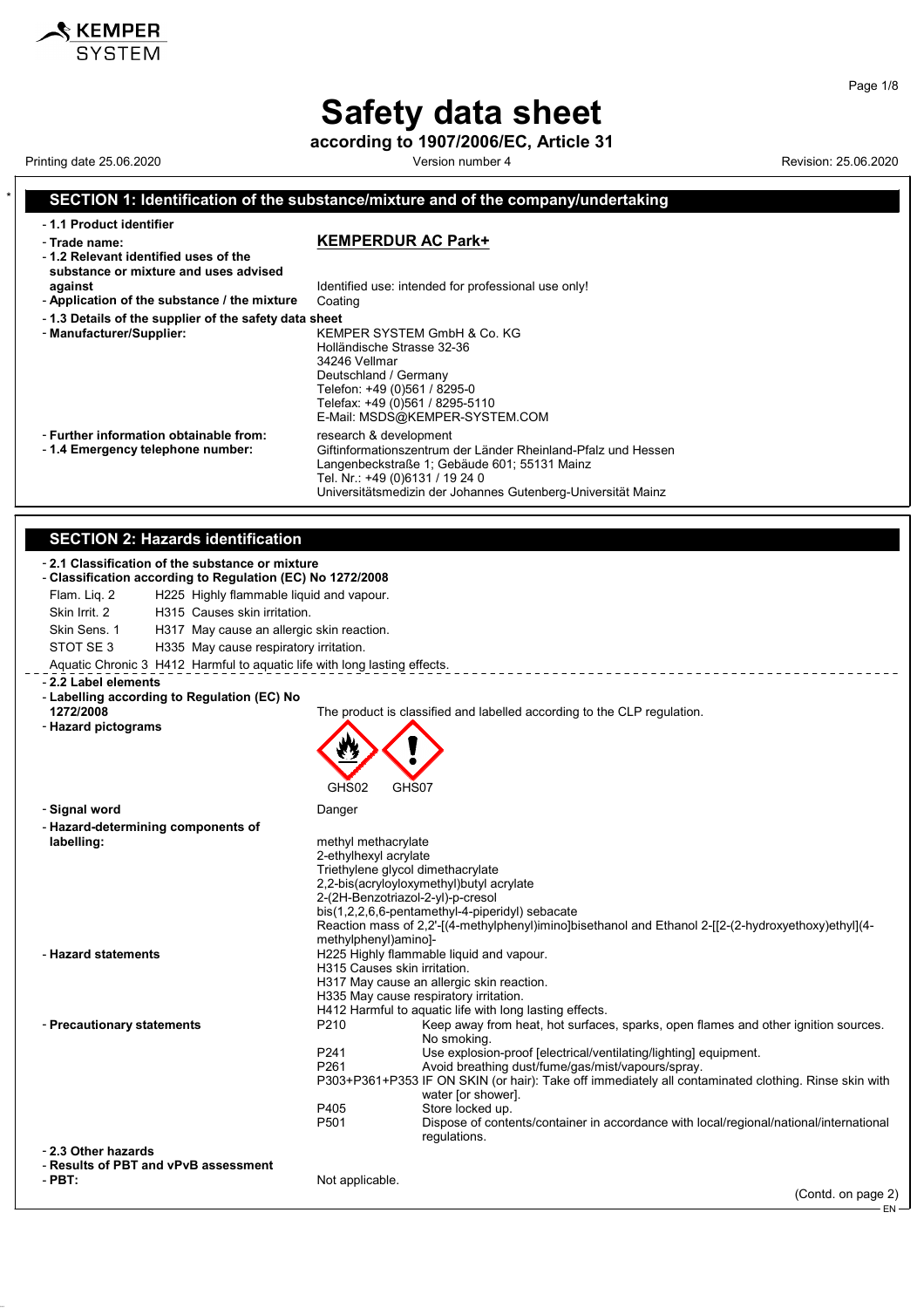

**according to 1907/2006/EC, Article 31**

KEMPER **SYSTEM** 

Printing date 25.06.2020 **Version number 4** Version number 4 Revision: 25.06.2020

(Contd. of page 1)

**Trade name: KEMPERDUR AC Park+**

- **vPvB:** Not applicable.

### **SECTION 3: Composition/information on ingredients**

- **3.2 Chemical characterisation: Mixtures**

Mixture: consisting of the following components.

| - Dangerous components:                                                                         |                                                                                                                                                                                                                                        |              |  |
|-------------------------------------------------------------------------------------------------|----------------------------------------------------------------------------------------------------------------------------------------------------------------------------------------------------------------------------------------|--------------|--|
| CAS: 80-62-6<br>EINECS: 201-297-1<br>Index number: 607-035-00-6<br>Reg.nr.: 01-2119452498-28    | methyl methacrylate<br>Flam. Lig. 2, H225; Skin Irrit. 2, H315; Skin Sens. 1, H317; STOT SE 3, H335                                                                                                                                    | 25-50%       |  |
| CAS: 103-11-7<br>EINECS: 203-080-7<br>Index number: 607-107-00-7<br>Reg.nr.: 01-2119453158-37   | 2-ethylhexyl acrylate<br>Skin Irrit. 2, H315; Skin Sens. 1, H317; STOT SE 3, H335; Aquatic Chronic 3, H412                                                                                                                             | 12.5-25%     |  |
| CAS: 109-16-0<br>EINECS: 203-652-6<br>Reg.nr.: 01-2119969287-21                                 | Triethylene glycol dimethacrylate<br>Skin Sens. 1, H317                                                                                                                                                                                | $0.5 - 2.5%$ |  |
| CAS: 15625-89-5<br>EINECS: 239-701-3<br>Index number: 607-111-00-9<br>Reg.nr.: 01-2119489896-11 | 2,2-bis(acryloyloxymethyl)butyl acrylate<br>Skin Irrit. 2, H315; Eye Irrit. 2, H319; Skin Sens. 1, H317; Aquatic Chronic 3, H412                                                                                                       | $0.5 - 2.5%$ |  |
| CAS: 2440-22-4<br>EINECS: 219-470-5<br>Reg.nr.: 01-2119583811-34                                | 2-(2H-Benzotriazol-2-yl)-p-cresol<br>Aquatic Chronic 1, H410; Skin Sens. 1B, H317                                                                                                                                                      | $0.5 - 2.5%$ |  |
| EC number: 915-687-0<br>Reg.nr.: 01-2119491304-40                                               | bis(1,2,2,6,6-pentamethyl-4-piperidyl) sebacate<br>Aquatic Acute 1, H400; Aquatic Chronic 1, H410; Skin Sens. 1, H317                                                                                                                  | $0.5 - 2.5%$ |  |
| EC number: 911-490-9<br>Reg.nr.: 01-2119979579-10                                               | Reaction mass of 2,2'-[(4-methylphenyl)imino]bisethanol and Ethanol 2-[[2-(2-hydroxyethoxy)ethyl](4-<br>methylphenyl)amino]-<br>Eye Dam. 1, H318; Acute Tox. 4, H302; Skin Irrit. 2, H315; Skin Sens. 1, H317; Aquatic Chronic 3, H412 | 5%           |  |
| - Additional information:                                                                       | For the wording of the listed hazard phrases refer to section 16.                                                                                                                                                                      |              |  |

### **SECTION 4: First aid measures**

| -4.1 Description of first aid measures    |                                                                                                         |
|-------------------------------------------|---------------------------------------------------------------------------------------------------------|
| - General information:                    | Immediately remove any clothing soiled by the product.                                                  |
|                                           | Symptoms of poisoning may even occur after several hours; therefore medical observation for at least 48 |
|                                           | hours after the accident                                                                                |
|                                           | Do not leave affected persons unattended.                                                               |
|                                           | Personal protection for the First Aider.                                                                |
|                                           | Take affected persons out of danger area and lay down.                                                  |
| - After inhalation:                       | In case of unconsciousness place patient stably in side position for transportation.                    |
|                                           | Supply fresh air; consult doctor in case of complaints.                                                 |
| - After skin contact:                     | Immediately wash with water and soap and rinse thoroughly.                                              |
|                                           | Seek medical treatment in case of complaints.                                                           |
| - After eye contact:                      | Rinse opened eye for several minutes under running water. If symptoms persist, consult a doctor.        |
|                                           | Protect unharmed eye.                                                                                   |
| - After swallowing:                       | If symptoms persist consult doctor.                                                                     |
| -4.2 Most important symptoms and effects, |                                                                                                         |
| both acute and delayed                    | No further relevant information available.                                                              |
| -4.3 Indication of any immediate medical  |                                                                                                         |
| attention and special treatment needed    | No further relevant information available.                                                              |

### **SECTION 5: Firefighting measures** - **5.1 Extinguishing media** CO2, powder or water spray. Fight larger fires with water spray or alcohol resistant foam. Use fire extinguishing methods suitable to surrounding conditions. - **5.2 Special hazards arising from the** Formation of toxic gases is possible during heating or in case of fire. - **5.3 Advice for firefighters**

- **Protective equipment:** Do not inhale explosion gases or combustion gases.

(Contd. on page 3) EN

Page 2/8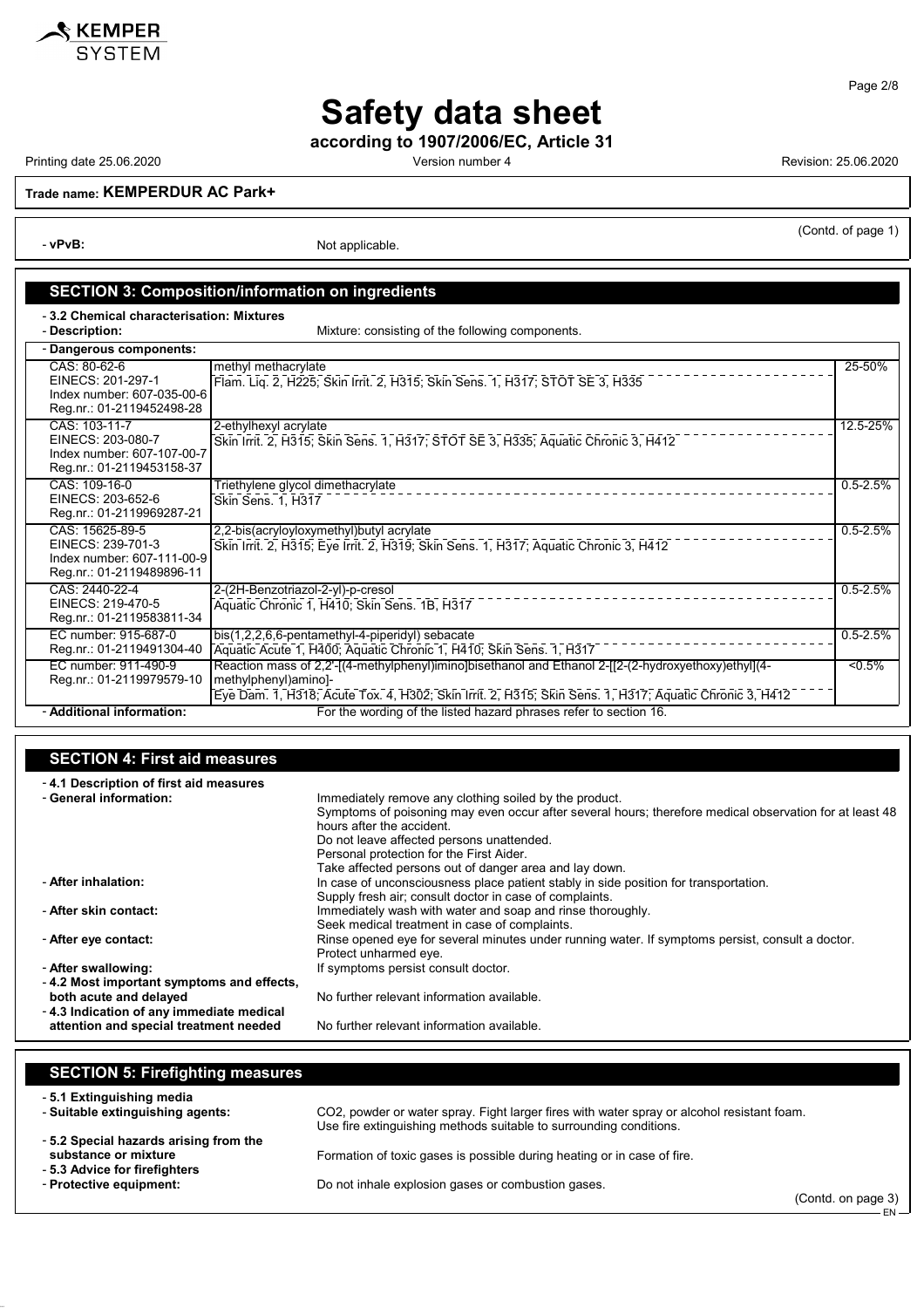

**Safety data sheet**

**according to 1907/2006/EC, Article 31**

Printing date 25.06.2020 Version number 4 Revision: 25.06.2020

**Trade name: KEMPERDUR AC Park+**

(Contd. of page 2) - **Additional information** Dispose of fire debris and contaminated fire fighting water in accordance with official regulations.

| <b>SECTION 6: Accidental release measures</b> |                                                                                                  |  |
|-----------------------------------------------|--------------------------------------------------------------------------------------------------|--|
| -6.1 Personal precautions, protective         |                                                                                                  |  |
| equipment and emergency procedures            | Wear protective equipment. Keep unprotected persons away.                                        |  |
|                                               | Ensure adequate ventilation                                                                      |  |
|                                               | Keep away from ignition sources.                                                                 |  |
|                                               | Avoid contact with skin and eyes                                                                 |  |
| - 6.2 Environmental precautions:              | Inform respective authorities in case of seepage into water course or sewage system.             |  |
|                                               | Prevent from spreading (e.g. by damming-in or oil barriers).                                     |  |
|                                               | Do not allow to enter sewers/ surface or ground water.                                           |  |
| -6.3 Methods and material for containment     |                                                                                                  |  |
| and cleaning up:                              | Absorb with liquid-binding material (sand, diatomite, acid binders, universal binders, sawdust). |  |
|                                               | Dispose contaminated material as waste according to item 13.                                     |  |
|                                               | Do not flush with water or aqueous cleansing agents                                              |  |
| -6.4 Reference to other sections              | See Section 7 for information on safe handling.                                                  |  |
|                                               | See Section 8 for information on personal protection equipment.                                  |  |
|                                               | See Section 13 for disposal information.                                                         |  |

### **SECTION 7: Handling and storage**

| -7.1 Precautions for safe handling                                | Ensure good ventilation/exhaustion at the workplace.<br>Store in cool, dry place in tightly closed receptacles.<br>Prevent formation of aerosols. |  |  |
|-------------------------------------------------------------------|---------------------------------------------------------------------------------------------------------------------------------------------------|--|--|
| - Information about fire - and explosion                          |                                                                                                                                                   |  |  |
| protection:                                                       | Keep ignition sources away - Do not smoke.<br>Use explosion-proof apparatus / fittings and spark-proof tools.                                     |  |  |
| -7.2 Conditions for safe storage, including any incompatibilities |                                                                                                                                                   |  |  |
| - Storage:<br>- Requirements to be met by storerooms and          |                                                                                                                                                   |  |  |
| receptacles:                                                      | Store only in the original receptacle.                                                                                                            |  |  |
| - Information about storage in one common<br>storage facility:    | Store away from foodstuffs.                                                                                                                       |  |  |
| - Further information about storage                               |                                                                                                                                                   |  |  |
| conditions:                                                       | Protect from frost.<br>Store in dry conditions.<br>Keep container tightly sealed.<br>Recommended storage temperature: 5-30 °C                     |  |  |
| - Storage class:                                                  | 3                                                                                                                                                 |  |  |
| - 7.3 Specific end use(s)                                         | No further relevant information available.                                                                                                        |  |  |

### **SECTION 8: Exposure controls/personal protection**

| - Additional information about design of<br>technical facilities:<br>-8.1 Control parameters                                            | No further data; see item 7.                                                                                                                                                                                                                                                                                                                                                                                                                                         |                    |
|-----------------------------------------------------------------------------------------------------------------------------------------|----------------------------------------------------------------------------------------------------------------------------------------------------------------------------------------------------------------------------------------------------------------------------------------------------------------------------------------------------------------------------------------------------------------------------------------------------------------------|--------------------|
| - Ingredients with limit values that require monitoring at the workplace:                                                               |                                                                                                                                                                                                                                                                                                                                                                                                                                                                      |                    |
| 80-62-6 methyl methacrylate                                                                                                             |                                                                                                                                                                                                                                                                                                                                                                                                                                                                      |                    |
| WEL Short-term value: 416 mg/m <sup>3</sup> , 100 ppm<br>Long-term value: 208 mg/m <sup>3</sup> , 50 ppm                                |                                                                                                                                                                                                                                                                                                                                                                                                                                                                      |                    |
| - Regulatory information                                                                                                                | WEL: EH40/2020                                                                                                                                                                                                                                                                                                                                                                                                                                                       |                    |
| - Additional information:                                                                                                               | The lists valid during the making were used as basis.                                                                                                                                                                                                                                                                                                                                                                                                                |                    |
| - 8.2 Exposure controls<br>- Personal protective equipment:<br>- General protective and hygienic measures:<br>- Respiratory protection: | The usual precautionary measures are to be adhered to when handling chemicals.<br>Keep away from foodstuffs, beverages and feed.<br>Immediately remove all soiled and contaminated clothing<br>Wash hands before breaks and at the end of work.<br>Avoid contact with the eyes and skin.<br>When used properly and under normal conditions, breathing protection is not required.<br>Use suitable respiratory protective device in case of insufficient ventilation. |                    |
|                                                                                                                                         | Filter A/P2<br>Respiratory protection - Gas filters and combination filters according to (DIN EN 141)                                                                                                                                                                                                                                                                                                                                                                | (Contd. on page 4) |

Page 3/8

EN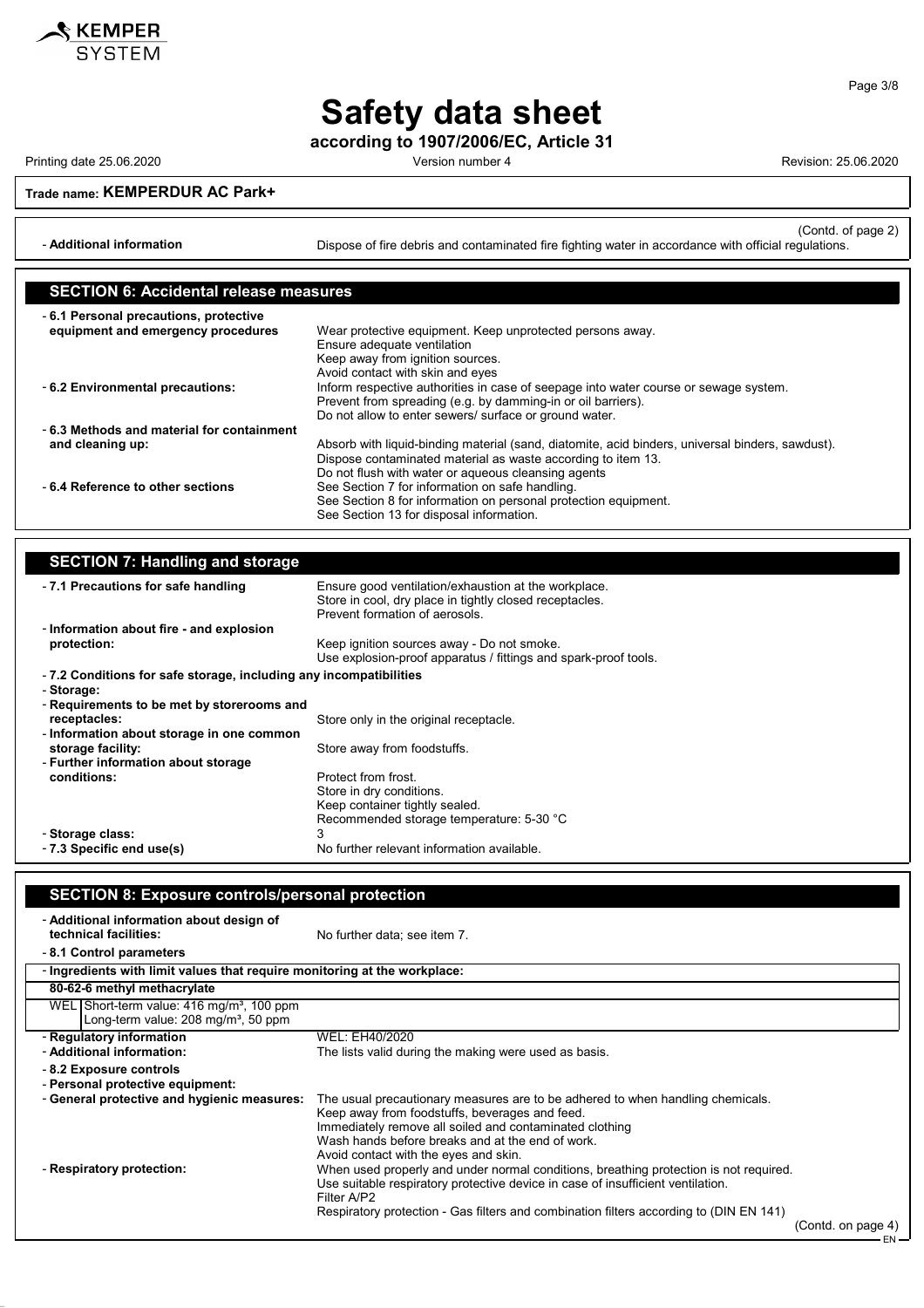

# **Safety data sheet**

**according to 1907/2006/EC, Article 31**

Printing date 25.06.2020 Version number 4 Revision: 25.06.2020

### **Trade name: KEMPERDUR AC Park+**

|                                              | (Contd. of page 3)                                                                                                                                                                                    |
|----------------------------------------------|-------------------------------------------------------------------------------------------------------------------------------------------------------------------------------------------------------|
| - Protection of hands:                       | Protective gloves                                                                                                                                                                                     |
|                                              |                                                                                                                                                                                                       |
|                                              | Only use chemical-protective gloves with CE-labelling of category III.                                                                                                                                |
|                                              | Check protective gloves prior to each use for their proper condition.<br>The glove material has to be impermeable and resistant to the product/ the substance/ the                                    |
|                                              | preparation.<br>Selection of the glove material on consideration of the penetration times, rates of diffusion                                                                                         |
|                                              | and the degradation                                                                                                                                                                                   |
| - Material of gloves                         | After use of gloves apply skin-cleaning agents and skin cosmetics.<br>Recommended materials:                                                                                                          |
|                                              | Butyl rubber, BR                                                                                                                                                                                      |
|                                              | Recommended thickness of the material: $> 0.5$ mm                                                                                                                                                     |
|                                              | Penetration time (min.): $<$ 480                                                                                                                                                                      |
|                                              | The selection of the suitable gloves does not only depend on the material, but also on further marks of                                                                                               |
|                                              | quality and varies from manufacturer to manufacturer.                                                                                                                                                 |
| - Penetration time of glove material         | The determined penetration times according to EN 16523-1:2015 are not performed under practical<br>conditions. Therefore a maximum wearing time, which corresponds to 50% of the penetration time, is |
|                                              | recommended.                                                                                                                                                                                          |
| - As protection from splashes gloves made of |                                                                                                                                                                                                       |
| the following materials are suitable:        | Nitrile rubber, NBR                                                                                                                                                                                   |
|                                              | Recommended thickness of the material: $> 0.1$ mm<br>Penetration time (min.): $<$ 10                                                                                                                  |
| - Eye protection:                            | Tightly sealed goggles                                                                                                                                                                                |
|                                              |                                                                                                                                                                                                       |
| - Body protection:                           | Protective goggles and facial protection - Classification according to EN 166<br>protective clothing (EN 13034)                                                                                       |
|                                              |                                                                                                                                                                                                       |

### **SECTION 9: Physical and chemical properties** - **9.1 Information on basic physical and chemical properties** - **General Information** - **Appearance: Form:** Fluid Colour: Fluid Colour: **Colour:** Colour:<br>
Characteria and Characteria and Characteria and Characteria and Characteria and Characteria and Characteria and C - **Odour:** Characteristic - Odour threshold: Not determined. - pH-value: Not determined. - **Change in condition Melting point/freezing point:** Undetermined.<br> **Initial boiling point and boiling range:** Undetermined. **Initial boiling point and boiling range:** - **Flash point:** 10 °C - **Flammability (solid, gas):** Not applicable. - **Ignition temperature:** Not determined. - **Decomposition temperature:** Not determined. - **Auto-ignition temperature:** Product is not selfigniting. - **Explosive properties:** Product is not explosive. However, formation of explosive air/vapour mixtures are possible. - **Explosion limits: Lower:** Not determined.<br>
Upper: Not determined. Not determined. - **Density at 20 °C:** 1.12 g/cm<sup>3</sup><br>- **Relative density** Not determined

| - Relative density<br>- Vapour density<br>- Evaporation rate | Not determined.<br>Not determined.<br>Not determined. |                         |
|--------------------------------------------------------------|-------------------------------------------------------|-------------------------|
| - Solubility in / Miscibility with<br>water:                 | Not miscible or difficult to mix.                     |                         |
|                                                              |                                                       | $(Contd)$ on page $5$ ) |

(Contd. on page EN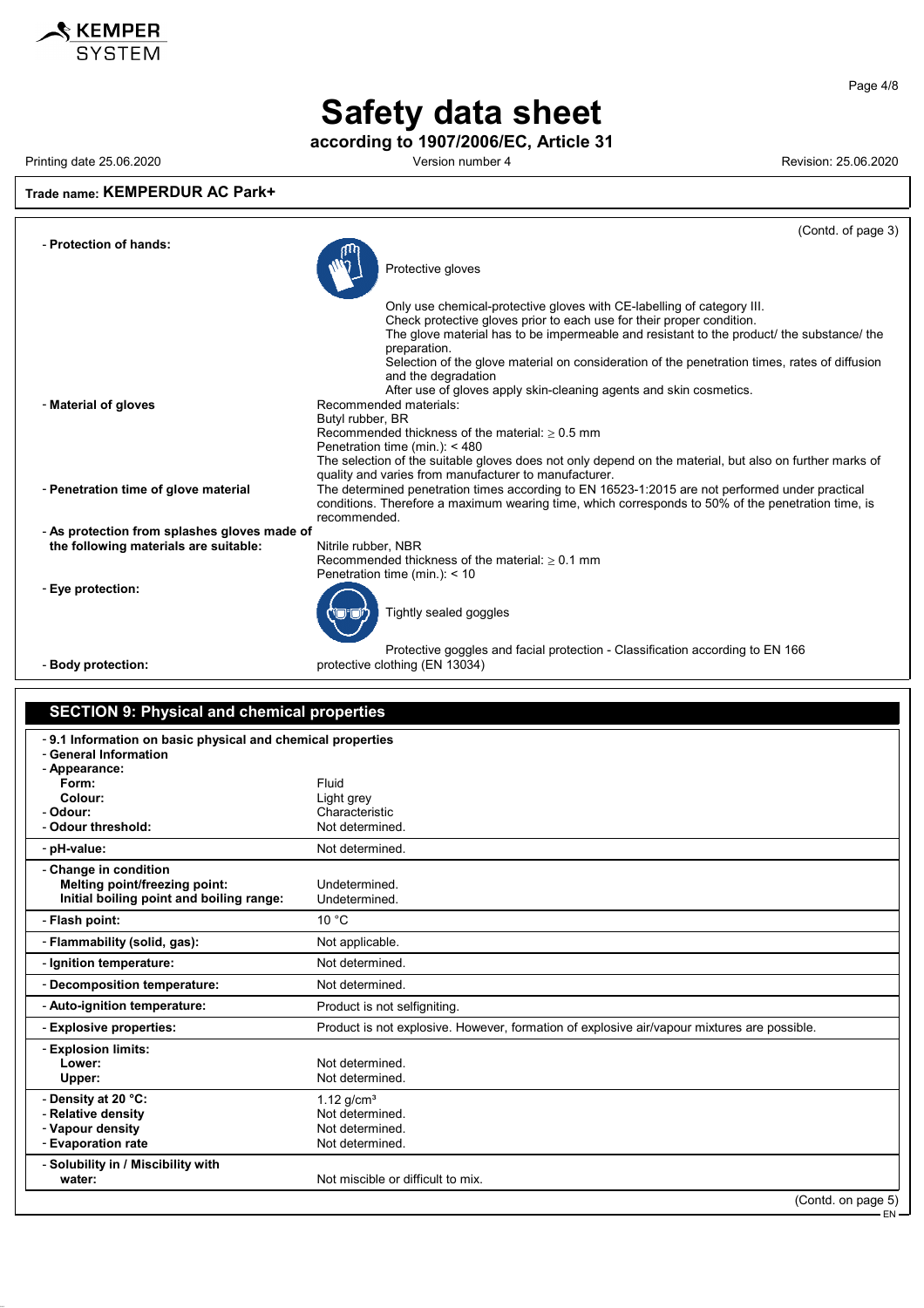

### Page 5/8

.<br>FN

## **Safety data sheet**

**according to 1907/2006/EC, Article 31**

Printing date 25.06.2020 **Version number 4** Version number 4 Revision: 25.06.2020

### **Trade name: KEMPERDUR AC Park+**

|                                                           | (Contd. of page 4)                                  |
|-----------------------------------------------------------|-----------------------------------------------------|
| - Partition coefficient: n-octanol/water:                 | Not determined.                                     |
| - Viscosity:<br>Dynamic at 20 °C:<br>Kinematic:           | 12,500 mPas<br>Not determined.                      |
| - Solvent content:<br>VOC (EC)<br>- 9.2 Other information | 1.51%<br>No further relevant information available. |

### **SECTION 10: Stability and reactivity**

- **10.1 Reactivity 10.1 Reactivity 10.1 Reactivity 10.1 Reactivity 10.1 Reactivity 10.1 Reactivity 10.1 Reactivity 10.1 Reactivity 10.1 Reactivity 10.1 Reactivity 10.1 10.1 10.1 10** 

- **10.2 Chemical stability**

- **Thermal decomposition / conditions to be**

- 10.3 Possibility of hazardous reactions<br>- 10.4 Conditions to avoid

No decomposition if used and stored according to specifications.<br>Reacts with peroxides. - **10.4 Conditions to avoid**<br> **10.5 Incompatible materials:** No further relevant information available.<br>
No further relevant information available.

- **10.5 Incompatible materials:** No further relevant information available. No dangerous decomposition products known.

### **SECTION 11: Toxicological information**

### - **11.1 Information on toxicological effects**

- **Acute toxicity** Based on available data, the classification criteria are not met.

| <b>ACULE LUAIGILY</b><br>Dascu on available uata. The classification chiteria are not met                                |                                                                                                                                                          |                                                                   |                    |  |  |
|--------------------------------------------------------------------------------------------------------------------------|----------------------------------------------------------------------------------------------------------------------------------------------------------|-------------------------------------------------------------------|--------------------|--|--|
| - LD/LC50 values relevant for classification:                                                                            |                                                                                                                                                          |                                                                   |                    |  |  |
|                                                                                                                          | 80-62-6 methyl methacrylate                                                                                                                              |                                                                   |                    |  |  |
| Oral                                                                                                                     | LD50                                                                                                                                                     | >5,000 mg/kg (rat)                                                |                    |  |  |
| Dermal                                                                                                                   | LD50                                                                                                                                                     | >5,000 mg/kg (rabbit)                                             |                    |  |  |
|                                                                                                                          |                                                                                                                                                          | Inhalative LC50/4 h 29.8 mg/l (rat)                               |                    |  |  |
|                                                                                                                          |                                                                                                                                                          | 103-11-7 2-ethylhexyl acrylate                                    |                    |  |  |
| Oral                                                                                                                     | LD50                                                                                                                                                     | 4,435 mg/kg (rat) (IUCLID)                                        |                    |  |  |
| Dermal                                                                                                                   | LD50                                                                                                                                                     | 7,522 mg/kg (rabbit) (IUCLID)                                     |                    |  |  |
|                                                                                                                          |                                                                                                                                                          | 109-16-0 Triethylene glycol dimethacrylate                        |                    |  |  |
| Oral                                                                                                                     | LD50                                                                                                                                                     | 10,066 mg/kg (rat)                                                |                    |  |  |
|                                                                                                                          |                                                                                                                                                          | Inhalative LC50/4 h $ >2,000$ mg/l (mouse)                        |                    |  |  |
|                                                                                                                          |                                                                                                                                                          | 15625-89-5 2,2-bis(acryloyloxymethyl)butyl acrylate               |                    |  |  |
| Oral                                                                                                                     | LD50                                                                                                                                                     | 3,180-5,000 mg/kg (rat)                                           |                    |  |  |
| Dermal                                                                                                                   | LD50                                                                                                                                                     | >2,000 mg/kg (rat)                                                |                    |  |  |
|                                                                                                                          |                                                                                                                                                          | 5,170 mg/kg (rabbit)                                              |                    |  |  |
|                                                                                                                          | 2440-22-4 2-(2H-Benzotriazol-2-yl)-p-cresol                                                                                                              |                                                                   |                    |  |  |
| Oral                                                                                                                     | LD50                                                                                                                                                     | >10,000 mg/kg (rat) (OECD 423)                                    |                    |  |  |
| Dermal                                                                                                                   | LD50                                                                                                                                                     | >2,000 mg/kg (rat) (OECD 402)                                     |                    |  |  |
|                                                                                                                          | Inhalative LC50/4 h $>403$ mg/l (rat) (OECD 403)                                                                                                         |                                                                   |                    |  |  |
|                                                                                                                          | bis(1,2,2,6,6-pentamethyl-4-piperidyl) sebacate                                                                                                          |                                                                   |                    |  |  |
| Oral                                                                                                                     | LD <sub>50</sub>                                                                                                                                         | $>2,300$ mg/kg (rat) (IUCLID)                                     |                    |  |  |
|                                                                                                                          |                                                                                                                                                          | Inhalative NOAEC 6.3 mg/l (daphnia) ((21 day))                    |                    |  |  |
| Reaction mass of 2,2'-[(4-methylphenyl)imino]bisethanol and Ethanol 2-[[2-(2-hydroxyethoxy)ethyl](4-methylphenyl)amino]- |                                                                                                                                                          |                                                                   |                    |  |  |
| Oral                                                                                                                     | LD50                                                                                                                                                     | 619 mg/kg (rat) (OECD 401)                                        |                    |  |  |
| Dermal                                                                                                                   | LD50                                                                                                                                                     | >2,000 mg/kg (rat) (OECD 402)                                     |                    |  |  |
| - Primary irritant effect:                                                                                               |                                                                                                                                                          |                                                                   |                    |  |  |
| - Skin corrosion/irritation                                                                                              |                                                                                                                                                          | Causes skin irritation.                                           |                    |  |  |
| - Serious eye damage/irritation                                                                                          |                                                                                                                                                          | Based on available data, the classification criteria are not met. |                    |  |  |
|                                                                                                                          | - Respiratory or skin sensitisation<br>May cause an allergic skin reaction.<br>- CMR effects (carcinogenity, mutagenicity and toxicity for reproduction) |                                                                   |                    |  |  |
| - Germ cell mutagenicity                                                                                                 |                                                                                                                                                          | Based on available data, the classification criteria are not met. |                    |  |  |
| - Carcinogenicity                                                                                                        |                                                                                                                                                          | Based on available data, the classification criteria are not met. |                    |  |  |
| - Reproductive toxicity                                                                                                  |                                                                                                                                                          | Based on available data, the classification criteria are not met. |                    |  |  |
| - STOT-single exposure                                                                                                   |                                                                                                                                                          | May cause respiratory irritation.                                 |                    |  |  |
| - STOT-repeated exposure<br>Based on available data, the classification criteria are not met.                            |                                                                                                                                                          |                                                                   |                    |  |  |
|                                                                                                                          |                                                                                                                                                          |                                                                   | (Contd. on page 6) |  |  |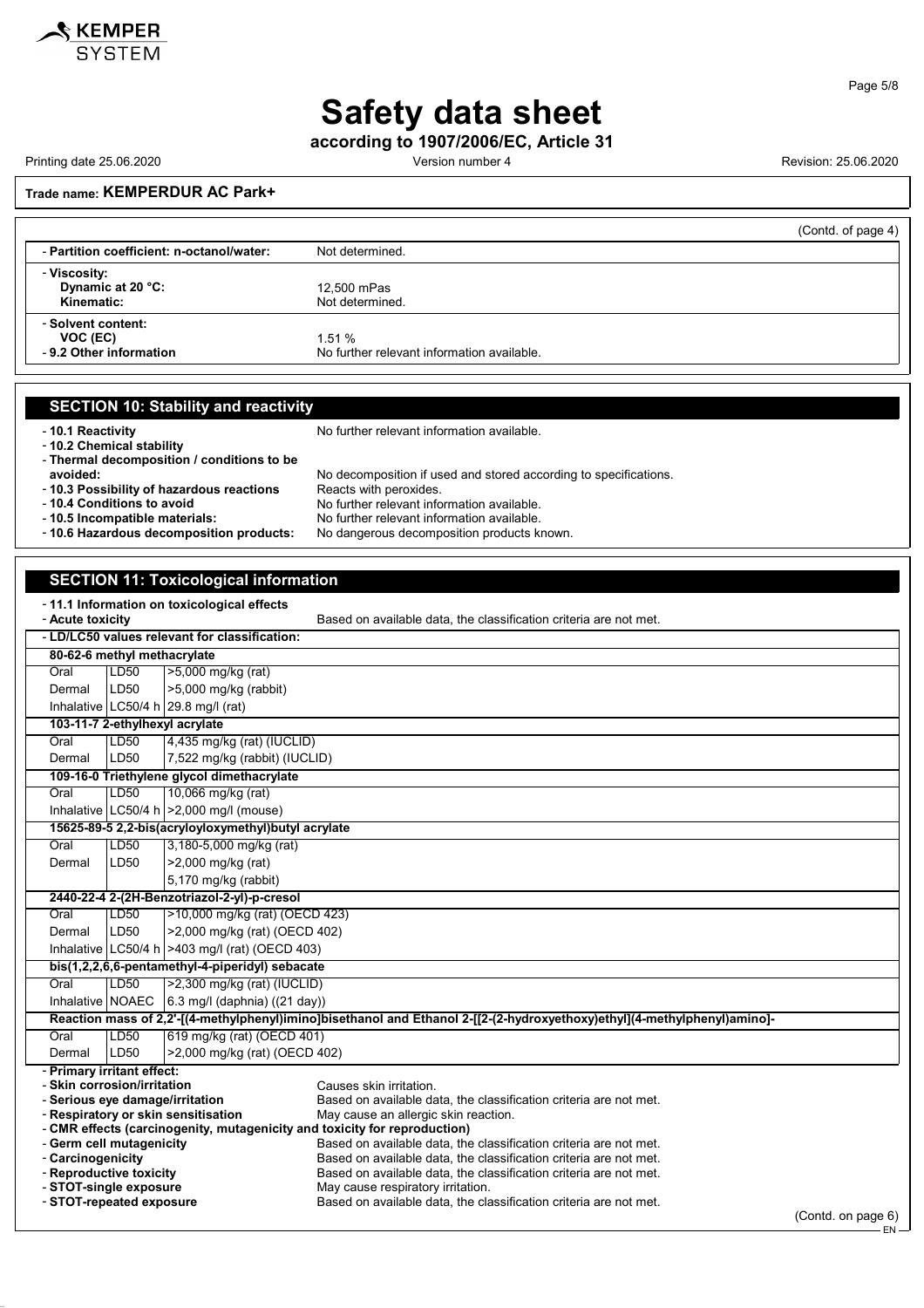

Page 6/8

# **Safety data sheet**

**according to 1907/2006/EC, Article 31**

Printing date 25.06.2020 Version number 4 Revision: 25.06.2020

**Trade name: KEMPERDUR AC Park+**

- **Aspiration hazard** Based on available data, the classification criteria are not met.

(Contd. of page 5)

|                                                 | <b>SECTION 12: Ecological information</b>                                    |                                                                                                                                                                            |  |  |  |
|-------------------------------------------------|------------------------------------------------------------------------------|----------------------------------------------------------------------------------------------------------------------------------------------------------------------------|--|--|--|
| - 12.1 Toxicity                                 |                                                                              |                                                                                                                                                                            |  |  |  |
| - Aquatic toxicity:                             |                                                                              |                                                                                                                                                                            |  |  |  |
|                                                 | 80-62-6 methyl methacrylate                                                  |                                                                                                                                                                            |  |  |  |
|                                                 | <b>NOEC</b>                                                                  | 37 mg/l (Daphnia magna) (21 days; OECD 202 Part 2, flow)                                                                                                                   |  |  |  |
|                                                 | EC <sub>3</sub>                                                              | 37 mg/l (Scenedesmus quadricauda) (DIN 38412 Part 9; 8d)                                                                                                                   |  |  |  |
|                                                 | EC <sub>0</sub>                                                              | 100 mg/l (Pseudomonas putida)                                                                                                                                              |  |  |  |
|                                                 | EC50                                                                         | 69 mg/l (Daphnia magna) (48 h; OECD 202)                                                                                                                                   |  |  |  |
|                                                 | <b>LC 50</b>                                                                 | >79 mg/l (Oncorhynchus mykiss (Regenbogenforelle)) (96 h; OECD 203)                                                                                                        |  |  |  |
|                                                 | 103-11-7 2-ethylhexyl acrylate                                               |                                                                                                                                                                            |  |  |  |
|                                                 | Inhalative LC50/8h                                                           | 1.19 mg/l (rat) (OECD 403)                                                                                                                                                 |  |  |  |
|                                                 | LC50/96 h                                                                    | 1.8 mg/l (Oncorhynchus mykiss (Regenbogenforelle))                                                                                                                         |  |  |  |
|                                                 | <b>EC50</b>                                                                  | 17 mg/l (Daphnia magna) (48h; IUCLID)                                                                                                                                      |  |  |  |
|                                                 | <b>EC50</b>                                                                  | >10,000 mg/l (Pseudomonas putida) (30 min.; IUCLID)                                                                                                                        |  |  |  |
|                                                 | <b>IC50</b>                                                                  | 44 mg/l (DESMODESMUS SUBSPICATUS) (72h, IUCLID)                                                                                                                            |  |  |  |
|                                                 | LC50                                                                         | 23 mg/l (Leuciscus idus (Goldorfe)) (48h; IUCLID)                                                                                                                          |  |  |  |
|                                                 |                                                                              | 15625-89-5 2,2-bis(acryloyloxymethyl)butyl acrylate                                                                                                                        |  |  |  |
|                                                 | EC <sub>20</sub>                                                             | 625 mg/l (Belebtschlamm) (30 min.; Methods ISO 8192)                                                                                                                       |  |  |  |
|                                                 | ErC50                                                                        | 4.86 mg/l (DESMODESMUS SUBSPICATUS) (OECD 201)                                                                                                                             |  |  |  |
|                                                 | <b>EC50</b>                                                                  | 19.9 mg/l (Daphnia magna) (OECD 202)                                                                                                                                       |  |  |  |
|                                                 | ErC10                                                                        | 0.57 mg/l (DESMODESMUS SUBSPICATUS) (OECD 201)                                                                                                                             |  |  |  |
|                                                 | LC 50<br>1.47 mg/l (Leuciscus idus (Goldorfe)) (Methods DIN 38412 - part 15) |                                                                                                                                                                            |  |  |  |
| 2440-22-4 2-(2H-Benzotriazol-2-yl)-p-cresol     |                                                                              |                                                                                                                                                                            |  |  |  |
|                                                 | LC50/96 h                                                                    | >0.17 mg/l (Oncorhynchus mykiss (Regenbogenforelle)) (OECD 203)                                                                                                            |  |  |  |
|                                                 | <b>EC50</b>                                                                  | >1,000 mg/l (Daphnia magna) (24h; OECD 202)                                                                                                                                |  |  |  |
| bis(1,2,2,6,6-pentamethyl-4-piperidyl) sebacate |                                                                              |                                                                                                                                                                            |  |  |  |
|                                                 |                                                                              | LC50/96 h (static) 0.97 mg/l (LEPOMUS MACROCHIRUS) (OECD 203; IUCLID)                                                                                                      |  |  |  |
|                                                 | EC50                                                                         | 0.22 mg/l (ALGAE) ((72 hr))                                                                                                                                                |  |  |  |
|                                                 | <b>EC50</b>                                                                  | 20 mg/l (Daphnia magna) (OECD 202/1; IUCLID)                                                                                                                               |  |  |  |
|                                                 | LC50/96 h                                                                    | Reaction mass of 2,2'-[(4-methylphenyl)imino]bisethanol and Ethanol 2-[[2-(2-hydroxyethoxy)ethyl](4-methylphenyl)amino]-<br>>100 mg/l (Cyprinus Carpio) (OECD 203 (96 hr)) |  |  |  |
|                                                 | <b>EC50</b>                                                                  | >100 mg/l (Scenedesmus subspicatus) (OECD 201; static)                                                                                                                     |  |  |  |
|                                                 | <b>EC50</b>                                                                  | 48 mg/l (Daphnia magna) (OECD 202; part 1 static)                                                                                                                          |  |  |  |
|                                                 | <b>EC50</b>                                                                  | >100 mg/l (Cyprinus Carpio) (96h; OECD 203; ISO 7346; 92/69/CEE; C.1 static)                                                                                               |  |  |  |
|                                                 | <b>NOEC</b>                                                                  | >100 mg/l (Scenedesmus subspicatus) (OECD 201, static)                                                                                                                     |  |  |  |
|                                                 | - 12.2 Persistence and degradability                                         | No further relevant information available.                                                                                                                                 |  |  |  |
|                                                 | - 12.3 Bioaccumulative potential                                             | No further relevant information available.                                                                                                                                 |  |  |  |
|                                                 | - 12.4 Mobility in soil                                                      | No further relevant information available.                                                                                                                                 |  |  |  |
| - Ecotoxical effects:                           |                                                                              |                                                                                                                                                                            |  |  |  |
| - Remark:                                       | - Additional ecological information:                                         | Harmful to fish                                                                                                                                                            |  |  |  |
| - General notes:                                |                                                                              | Do not allow undiluted product or large quantities of it to reach ground water, water course or sewage                                                                     |  |  |  |
|                                                 |                                                                              | system.                                                                                                                                                                    |  |  |  |
|                                                 |                                                                              | Harmful to aquatic organisms                                                                                                                                               |  |  |  |
|                                                 | -12.5 Results of PBT and vPvB assessment                                     | Water hazard class 1 (German Regulation) (Self-assessment): slightly hazardous for water                                                                                   |  |  |  |
| - PBT:                                          |                                                                              | Not applicable.                                                                                                                                                            |  |  |  |
| - vPvB:                                         |                                                                              | Not applicable.                                                                                                                                                            |  |  |  |
|                                                 | -12.6 Other adverse effects                                                  | No further relevant information available.                                                                                                                                 |  |  |  |

### **SECTION 13: Disposal considerations**

- **13.1 Waste treatment methods**

Must not be disposed together with household garbage. Do not allow product to reach sewage system. Disposal according to official regulations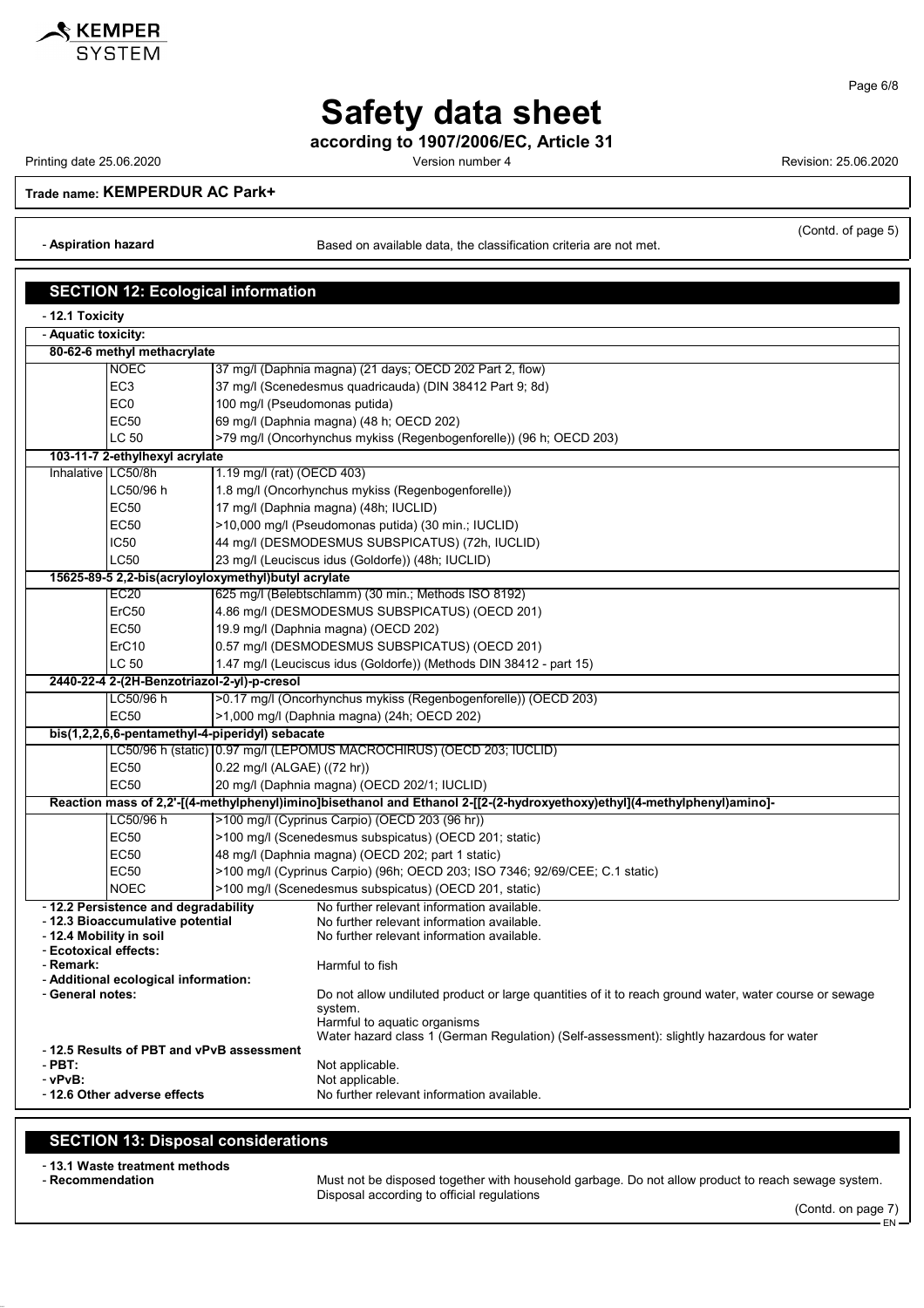

Page 7/8

# **Safety data sheet**

**according to 1907/2006/EC, Article 31**

Printing date 25.06.2020 **Printing date 25.06.2020** Version number 4 Revision: 25.06.2020

**Trade name: KEMPERDUR AC Park+**

|                             | (Contd. of page 6)                                                                                 |  |  |
|-----------------------------|----------------------------------------------------------------------------------------------------|--|--|
| - European waste catalogue  |                                                                                                    |  |  |
|                             | 08 04 09*   waste adhesives and sealants containing organic solvents or other hazardous substances |  |  |
| 08 04 10                    | I waste adhesives and sealants other than those mentioned in 08 04 09                              |  |  |
| - Uncleaned packaging:<br>. |                                                                                                    |  |  |

- **Recommendation:** Disposal must be made according to official regulations.

| <b>SECTION 14: Transport information</b>                                                                                    |                                                                                                                                      |
|-----------------------------------------------------------------------------------------------------------------------------|--------------------------------------------------------------------------------------------------------------------------------------|
| - 14.1 UN-Number<br>- ADR, IMDG, IATA                                                                                       | <b>UN1993</b>                                                                                                                        |
| -14.2 UN proper shipping name<br>- ADR<br>- IMDG, IATA                                                                      | 1993 FLAMMABLE LIQUID, N.O.S. (METHYL METHACRYLATE MONOMER,<br>STABILIZED)<br>FLAMMABLE LIQUID, N.O.S. (METHYL METHACRYLATE MONOMER, |
| - 14.3 Transport hazard class(es)<br>- ADR                                                                                  | STABILIZED)                                                                                                                          |
|                                                                                                                             |                                                                                                                                      |
| - Class<br>- Label                                                                                                          | 3 (F1) Flammable liquids.<br>3                                                                                                       |
| - IMDG, IATA                                                                                                                |                                                                                                                                      |
| - Class                                                                                                                     | 3 Flammable liquids.                                                                                                                 |
| - Label                                                                                                                     | 3                                                                                                                                    |
| - 14.4 Packing group<br>- ADR, IMDG, IATA                                                                                   | $\mathbf{H}$                                                                                                                         |
| - 14.5 Environmental hazards:                                                                                               | Not applicable.                                                                                                                      |
| - 14.6 Special precautions for user<br>- Hazard identification number (Kemler code):<br>- EMS Number:<br>- Stowage Category | Warning: Flammable liquids.<br>33<br>$F-E$ , $S-E$<br>B                                                                              |
| - 14.7 Transport in bulk according to Annex II of Marpol and the IBC<br>Code                                                | Not applicable.                                                                                                                      |
| - Transport/Additional information:                                                                                         |                                                                                                                                      |
| - ADR<br>- Limited quantities (LQ)<br>- Excepted quantities (EQ)                                                            | 1L<br>Code: E2<br>Maximum net quantity per inner packaging: 30 ml<br>Maximum net quantity per outer packaging: 500 ml                |
| - Transport category<br>- Tunnel restriction code                                                                           | $\overline{2}$<br>D/E                                                                                                                |
| - IMDG<br>- Limited quantities (LQ)<br>- Excepted quantities (EQ)                                                           | 1L<br>Code: E2<br>Maximum net quantity per inner packaging: 30 ml<br>Maximum net quantity per outer packaging: 500 ml                |
| - UN "Model Regulation":                                                                                                    | UN 1993 FLAMMABLE LIQUID, N.O.S. (METHYL METHACRYLATE<br>MONOMER, STABILIZED), 3, II<br>EN.                                          |

(Contd. on page 8)